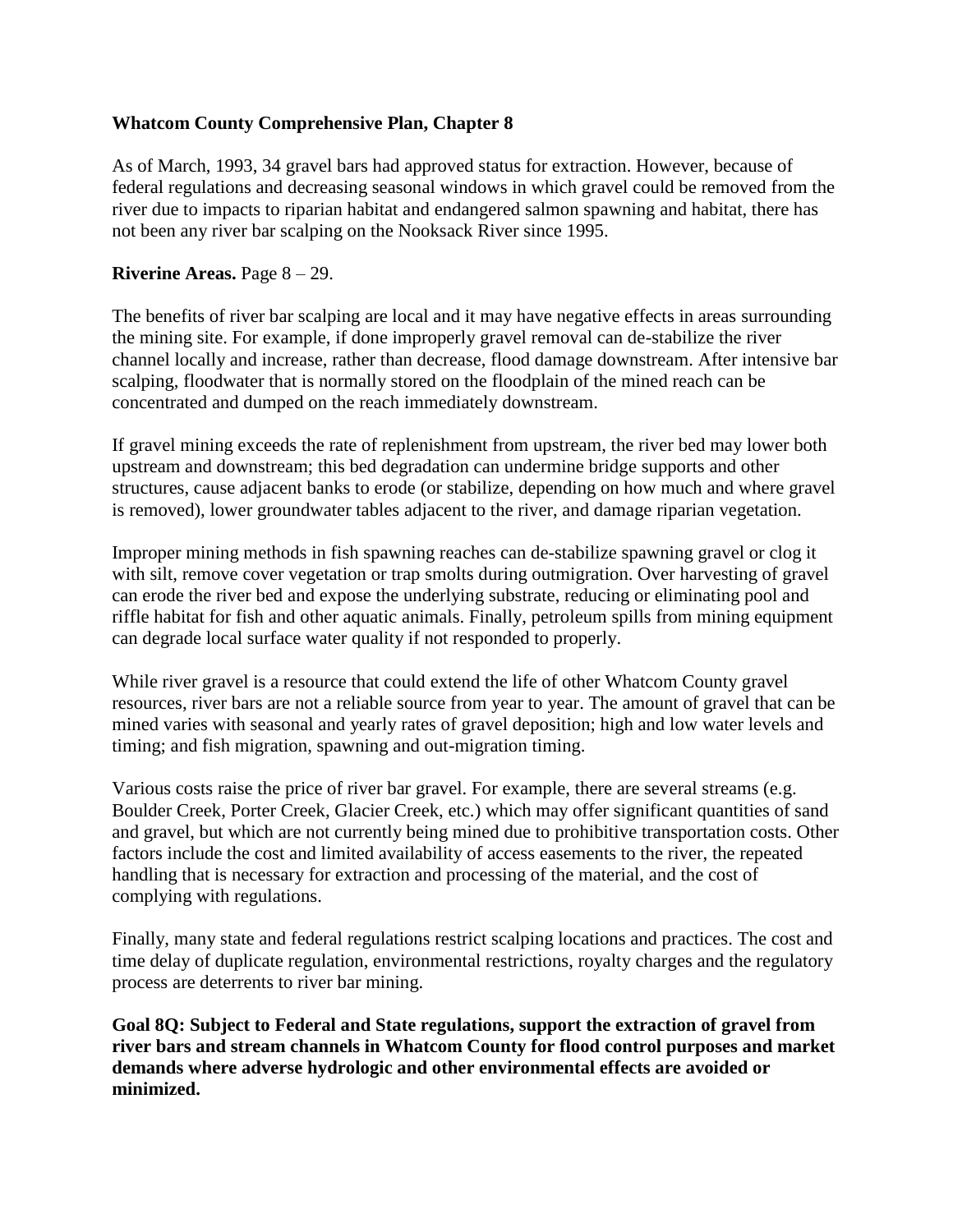Policy 8Q-1: Designate river gravel as a supplemental source to upland reserves.

Policy 8Q-2: Allow, when appropriate, the stockpiling, screening, and washing of river gravel in all zone districts when associated with river gravel extraction as close to the extraction site as possible to keep handling and transportation costs to a minimum.

Policy 8Q-3: Design river gravel extraction to work with natural river processes so that no adverse flood, erosion, or degradation impacts occur either upstream or downstream of extraction sites. Base mining extraction amounts, rates, timing, and locations on a scientifically determined sediment budget adjusted periodically according to data provided by a regular monitoring plan.

Policy 8Q-4: Locate and operate river gravel extraction to provide long-term protection of water quality and quantity, fish and wildlife populations and habitat, and riparian vegetation.

Policy 8Q-5: Plan and conduct operations on rivers and streams so that short- and long-term impacts and hazardous conditions are either prevented or held to minimum levels that are not harmful to the general public. Create as little adverse impact on the environment and surrounding uses as possible.

Policy 8Q-6: Fully consider the recommendations of the Flood Hazard Management Committee to encourage gravel bar scalping that decreases the likelihood of flooding and lowers the costs of flood damage and repair, flood management, and emergency services.

Policy 8Q-7: Support the use of gravel from tributary streams for flood hazard control, provided environmental impacts are fully addressed.

Policy 8Q-8: Support the use of existing public access easements to allow gravel removal.

Policy 8Q-9: Work with other jurisdictions and related agencies to reduce or eliminate redundant regulations, streamline the permitting process, and provide greater opportunities for appropriate river gravel extraction to enhance other important resources, specifically agricultural.

## **Fish and Wildlife** Page 8-32

Use of mineral resource lands can impact habitat, including riparian areas, stream flows, channel habitat structure, and water quality.

## **Goal 8S: Ensure that mining avoids adverse impacts to the habitat of threatened and endangered fish and wildlife species.**

Policy 8S-6: Work with state and federal agencies to develop policies and regulations regarding in-stream gravel extraction to ensure that protected species, essential fish habitat, or other critical areas are not adversely impacted and that flooding or erosion in surrounding areas is not increased.